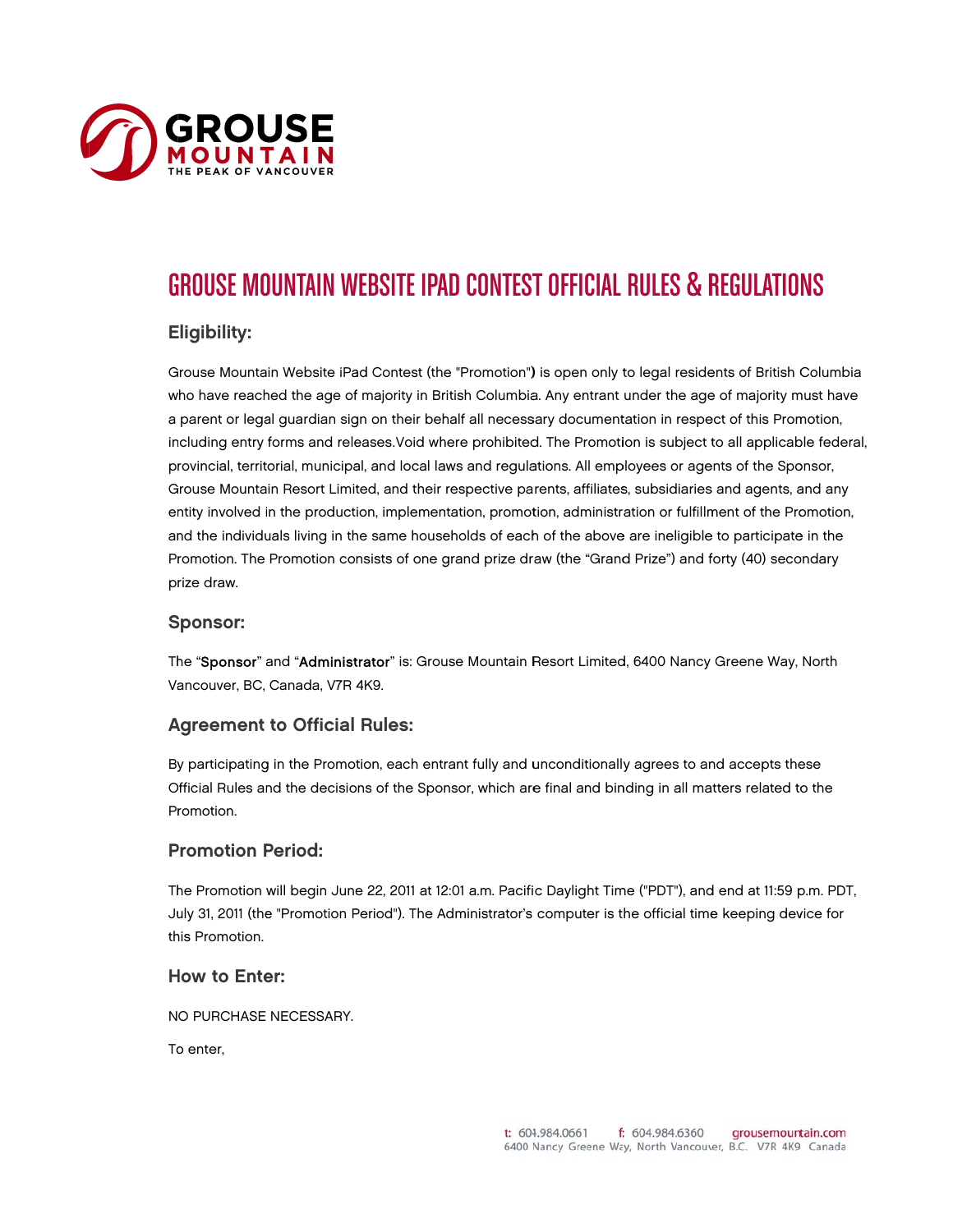

• Purchase an Annual Local's Pass or renew an existing Annual Local's Pass on the grousemountain.com website between 12:01am PDT on June 22, 2011 and 11:59PM PDT on July 31, 2011.

O OR

• Submit an entry via email by sending your name, phone number and a comment about the grousemountain.com website to contest@grousemountain.com.

# Verification of Potential Winners:

All potential winners are subject to verification by Sponsor/Administrator, whose decisions are final. An l entrant is not a winner of any prize, even if the PROMOTION SHOULD so indicate, unless and until entrant's eligibility and the potential Winning ENTRY has been verified and entrant has been notified that verification is complete. Sponsor will not accept other evidence of winning in lieu of its validation process.

All selected potential winners must continue to comply with the terms and conditions of these Official Rules. Winning is contingent upon fulfilling all requirements detailed in these Official Rules. The potential Grand Prize winner will be notified by email after the date of the random draw. All potential winners will also be required to correctly answer a time-limited skill-testing question without any assistance in order to be eligible to receive the prize. If any potential winner cannot be contacted or fails to answer the skill testing question correctly, such potential winner forfeits the prize. In the event that any potential winner is disqualified or forfeits the prize for any reason, an alternate winner will be selected in a random drawing from among all remaining eligible entries. Only three (3) alternate drawings will be held after which the applicable prize will remain unawarded. Unclaimed prizes will not be awarded. Prizes will be fulfilled ap pproximately 1 month after t he conclusion of the Promot tion.

# P Prizes Avail able:

- (A) One (1) Grand Prize: Apple iPad 2 with WiFi (Value= \$519.00)
- (B) There are forty (40) secondary prizes available, consisting of:
	- a. twenty-five (25) x \$5.00 Grouse Mountain Gift Cards or equivalent value loaded onto the winner's Grouse Mountain Annual Pass,
	- b. ten (10) x \$10.00 Grouse Mountain Gift Cards or equivalent value loaded onto the winner's Grouse Mountain Annual Pass,
	- c. five (5) x \$25.00 Grouse Mountain Gift Cards or equivalent value loaded onto the winner's Grouse Mou untain Annual P Pass, and

All prizes must be accepted as awarded and are not transferable or convertible to cash.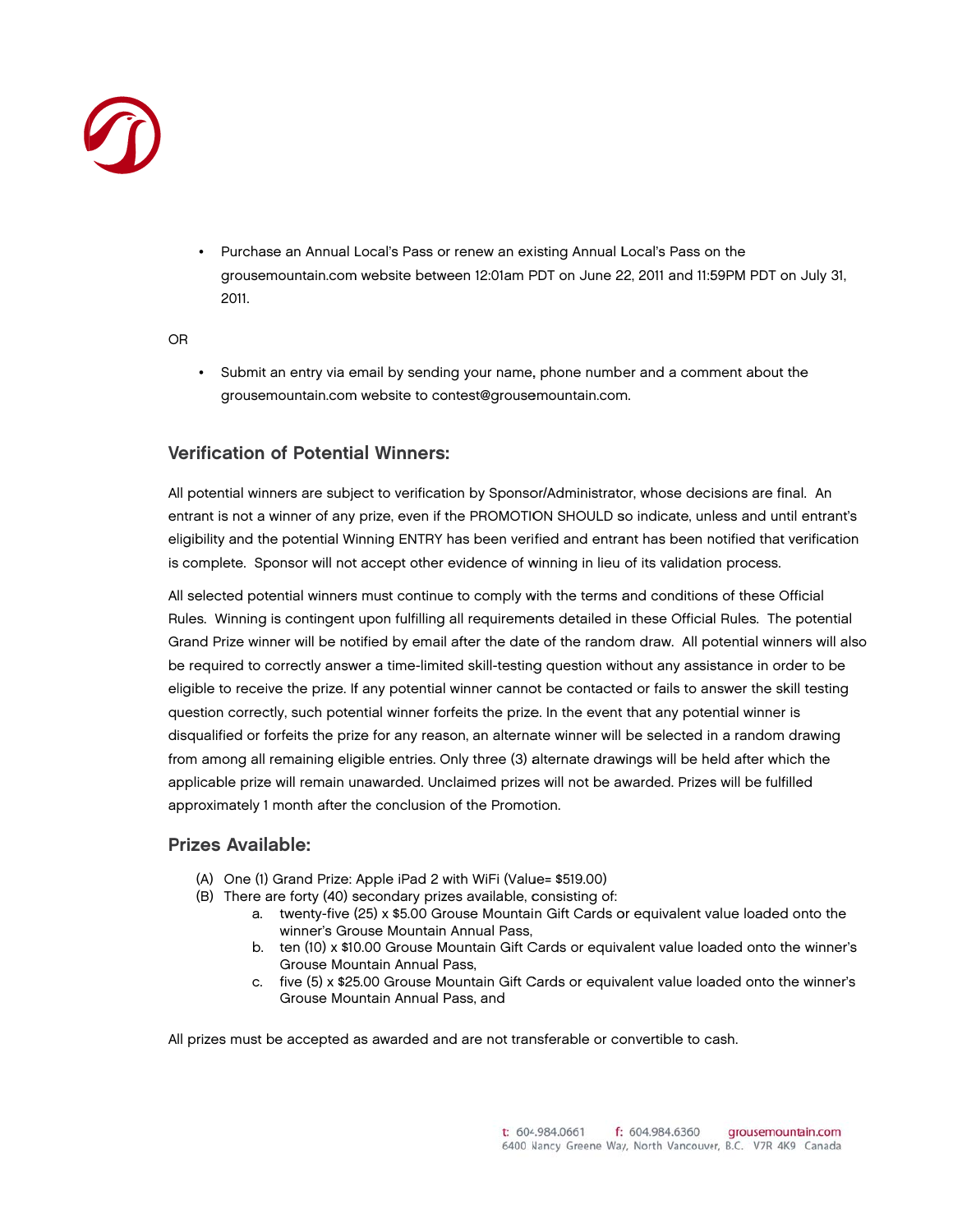

Total retail value of all prizes: \$869.00. Entries shall be limited to one (1) entry per person and/or e-mail address. If it is discovered that you attempted to enter more than once during the Promotion Period all of your entries will be void.

Only one (1) win per person and/or per e-mail address is allowed.

# P Prize Drawi ngs:

The iPad Grand Prize will be awarded based on a random draw on August 2, 2011 at 11:00am PDT. Secondary prizes will be awarded based on random draws during the Promotion Period. Potential winners will be notified immediately online and instructed as to how the prize can be claimed. All prize claims must be claimed by September 1, 2011 or the prize will be forfeited. Before a winner can be declared, each  $\,$ selected entrant must first correctly answer, unaided, a time-limited, arithmetical, skill-testing question to be administered in person or online.

# O Odds:

The odds of being selected as a potential winner depend on the total number of entries received during the corresponding Promotion Period.

# P Publicity:

Except where prohibited, participation in the Promotion constitutes winner's consent to Sponsor's use of winner's name, likeness, voice, opinions, biographical information, hometown and province for promotional purposes in any media, without further payment or consideration.

# G General Co nditions:

All entries become the property of the Sponsor. Sponsor reserves the right to cancel, suspend and/or modify the Promotion, or any part of it, if any fraud, technical failures or any other factor beyond Sponsor's reasonable control impairs the integrity or proper functioning of the Promotion, as determined by Sponsor in its sole discretion In such event, Sponsor reserves the right to award the prizes at random from among the eligible entries received up to the time of the impairment. Sponsor reserves the right, in its sole discretion, to disqualify any individual it finds to be tampering with the entry process or the operation of the Promotion or to be acting in violation of these Official Rules or any other promotion or in an  $\,$ unsportsmanlike or disruptive manner. Any attempt by any person to deliberately undermine the legitimate operation of the Promotion may be a violation of criminal and civil law, and, should such an attempt be made, Sponsor reserves the right to seek damages from any such person to the fullest extent permitted by law. Sponsor's failure to enforce any term of these Official Rules shall not constitute a waiver of that provision. These Official Rules are subject to change without notice in order to comply with any applicable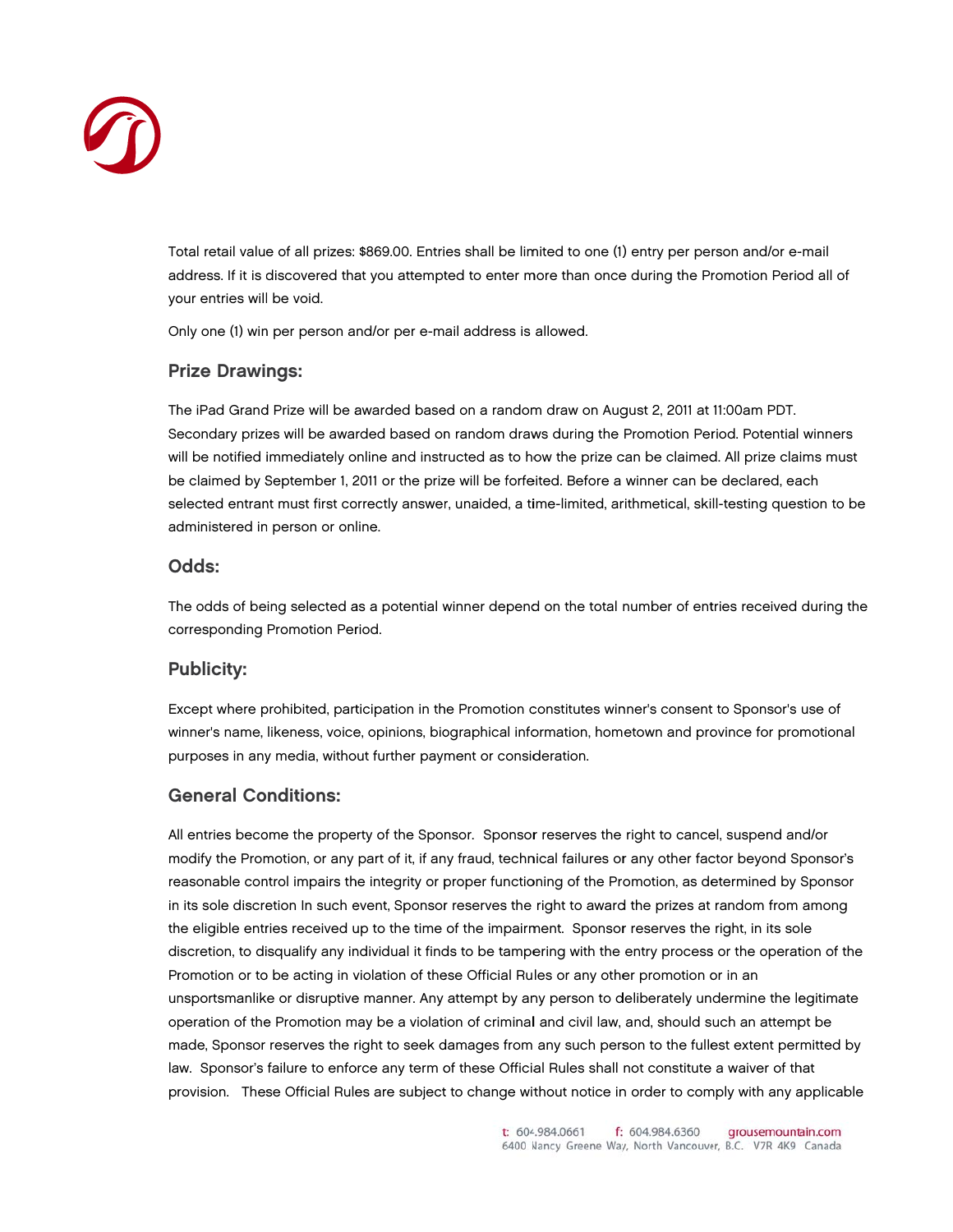

federal, provincial, territorial and municipal laws or the policy of any other entity having jurisdiction over the Sponsor.

#### Release:

By participating in this Promotion, and/or receipt of the prize, the applicable winner agrees to release and hold harmless the Sponsor, the Administrator, and each of their respective subsidiaries, affiliates, suppliers, distributors, advertising/promotion agencies, and prize suppliers, and each of their respective parent companies and each such company's officers, directors, employees and agents (collectively, the "Released Parties") from and against any claim or cause of action, including, but not limited to, personal injury, death, or damage to or loss of property, or infringement of any third party intellectual property rights, arising out of participation in the Promotion, or receipt or use or misuse of any prize, or the use of personal information. Winners must sign declaration and release forms, and such other supporting documentation that the Sponsor may request, to give effect to such release.

#### **Limitations of Liability:**

Released Parties are not responsible for and entrants release and hold the Released Parties harmless for: (1) any incorrect or inaccurate information, whether caused by entrant, printing errors of by any of the equipment or programming associated with or utilized in the Promotion; (2) technical failures of any kind, including but not limited to the malfunctioning or interruption of any computer, cable, network, hardware or software; (3) the unavailability or inaccessibility of any transmissions or telephone or Internet service; (4) unauthorized human intervention in any part of the entry process or the Promotion; (5) electronic or human error which may occur in the administration of the Promotion or the processing of entries; (6) late, lost, undeliverable, damaged or stolen mail, or (7) any injury or damage to persons or property, including but not limited to entrant's computer, hardware or software, which injury or damage may be caused, directly or indirectly, in whole or in part, from entrant's participation in the Promotion or receipt or use of misuse of any prize; (8) any liability, including without limitation any claims of infringement, in connection with the Promotion. Sponsor and Administrator are not responsible for any typographical/other error in entries, selection announcement or for any liability for damage to any computer system resulting from participation in accessing or downloading information in connection with this Promotion. If for any reason an entrant's entry is confirmed to have been erroneously deleted, lost, or otherwise destroyed or corrupted, entrant's sole remedy is another entry in the Prize Drawing, provided that if it is not possible to award another entry due to discontinuance of the Promotion, or any part of it, for any reason, Sponsor, in its sole discretion, may elect to hold a random drawing from among all eligible entries received up to the date of discontinuance for any or all of the prizes offered herein. No more than the stated number of prizes will be awarded. In the event that production, technical, seeding, programming or any other reasons cause more than the stated number of prizes as set forth in these Official Rules to be available and/or claimed, Sponsor reserves the